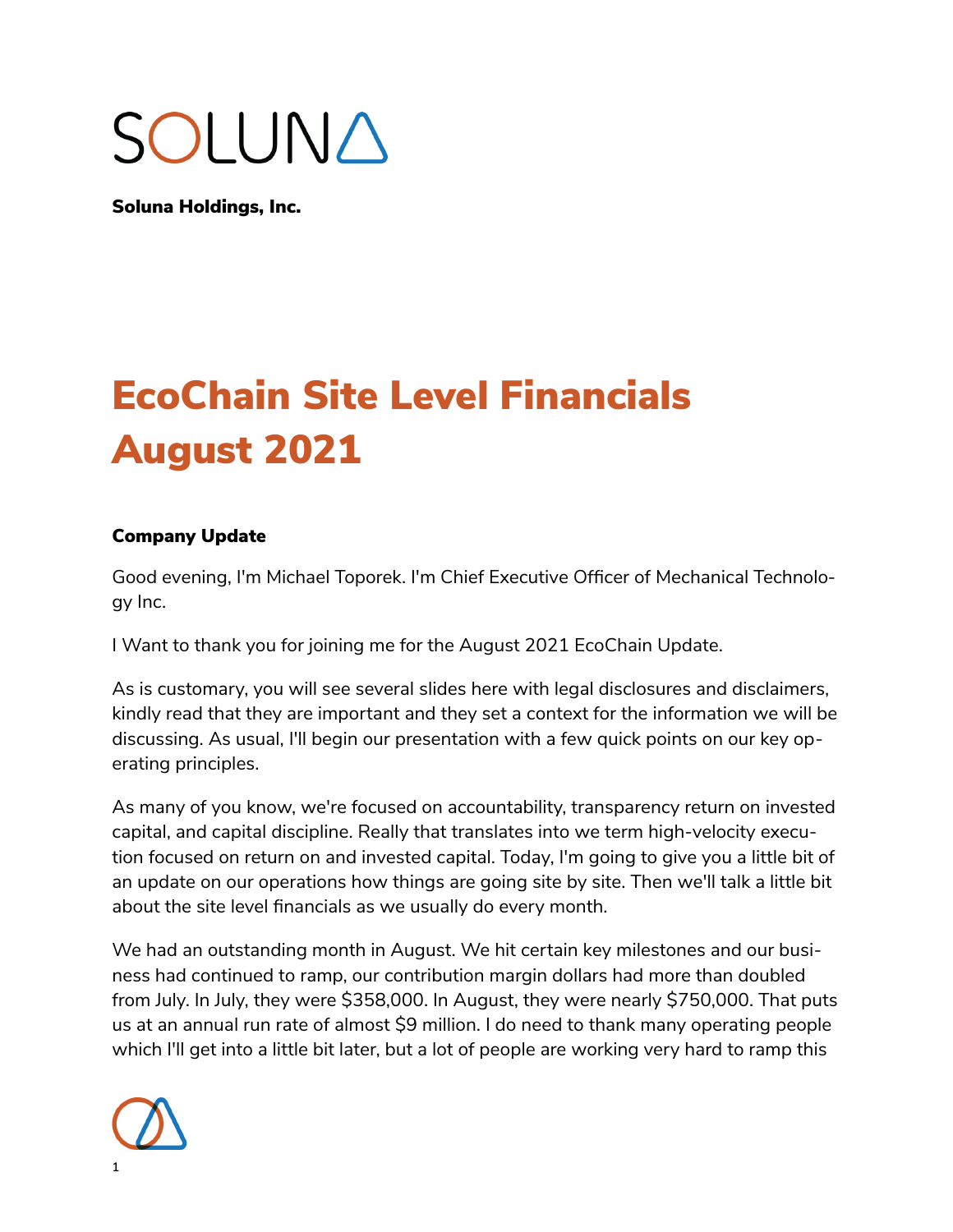company up. I'd like to recognize a few of them later in, in my presentation. The Anaconda facility is going live in September. We're scaling that up through the fourth quarter and that's 25 megawatts of capacity that's going to come online. Our Hosting JV went live in August you'll see the first revenue recognition from that. I'll demonstrate to you how the return on invested capital and our infrastructure is outstanding. We did take over the management of the Python facility, which helps us control our assets, how they're deployed and how they're managed.

Our revenue has continued to ramp as I referred to earlier and this is simply a graph that demonstrates that for your benefit. Our cash contribution margin from EcoChain is also ramping very significantly as we've discussed. Here, for your convenience, is an annualization of that cash contribution margin. If you assume that the MTI Instruments business covers our corporate overhead, which plus or minus it does, you can assume that this is 8.9 million dollar contribution from the EcoChain business will, plus or minus, be our corporate EBITDA on a run-rate basis. We do expect that to continue to ramp significantly as we bring our 15 megawatts online.

Let's spend a few minutes on the facilities. The TNT facility it's a mature facility. We've tweaked some of the equipment in there this past month. So, I think in September, you'll see a modest increase in the PH/s operating there in September. Anaconda, we put up something that I think is technologically fabulous onto our website the link is on the slide here. If you haven't already just take a look at it, it's a live feed of the construction on our site. We've also got some time-lapse photography on our site that you can take a look at how our facility is building out. We're really on target for energizing that in September and that's going to ramp up all through the fourth quarter. The team has done an outstanding job of managing what our significant supply chain bottlenecks and anybody in the construction business can attest to that. This project is being delivered on time, on budget. It's a real testament to the power of the team we have working there.

Python, we have constructively engaged with the utility. Things are moving along there slowly, but they are moving along in a positive direction. We have come to an economic arrangement in the past several months with the owner of that facility to manage and deploy some equipment there for us. Now we've taken over management of the entire facility, including hosting clients that don't belong to us that are legacy hosting clients that we expect to roll off as the year progresses. The benefit to that is, that we're managing the entire facility to our standards and that that helps increase our operating leverage.

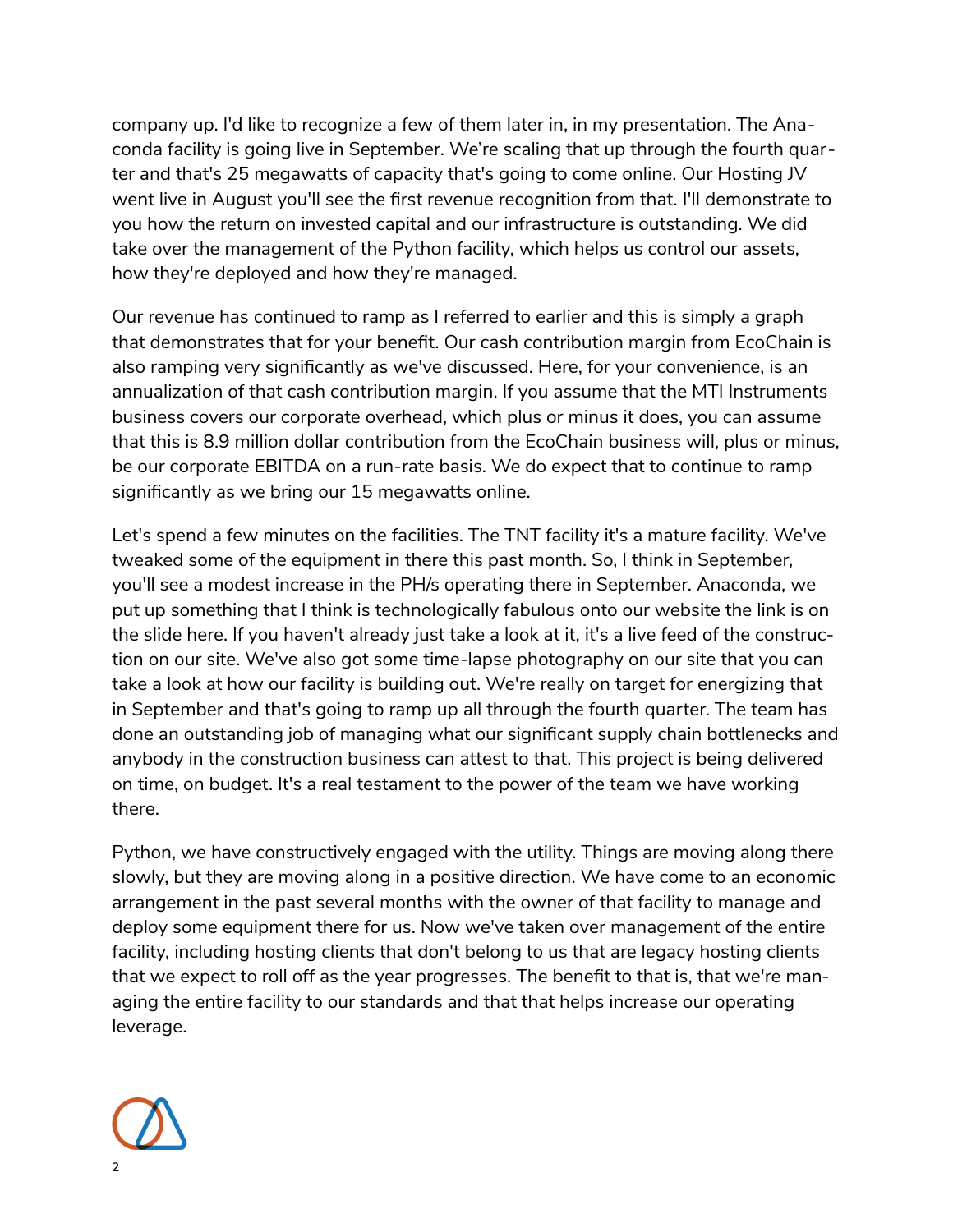As in most operations, one would expect that our margins would expand as we ramp up and Python is no exception to that. We expect that as Python ramps, its margins would expand really driven by two factors. First, our power cost is expected to drop by about 20% and our labor and overhead cost will be amortized over the full 25 megawatts instead of the current 12 megawatts. So, I'd like to assure you that once mature the Python facility return on invested capital will be best in class.

The best way I can demonstrate that assurance to you is that, in the same way, that we report it to you, the TNT capital expended and the cash generated. The payback on that investment, the same way we do TNT, will report it to you for Python. We expect to do that sometime in the first quarter because that's when that makes sense to do that. The facility will be filled up fully operational, equipment will be there and then we'll know how much money we've got in it. We can demonstrate very quite clear to you how much money we're getting out of it and the timing for our break even.

So, let's talk about some changes we have for this month. First, this is the first month you're going to see revenue from our Hosting JV. It's small, but we're starting that up. It's also the first month you'll see what we call Legacy Hosting revenue. That's the legacy customers that we're taking over on behalf of the owner were managing them down, and as they roll off we're either installing our own compute or the compute of our JV. And the reason we're breaking it out it's in separate pricing, it's being managed differently and we're expecting to roll that off.

Let's take a moment to dive into the economics of our Hosting Joint Venture. As I said earlier, this is the first month we're showing some revenue, we expect that over the next four to six months to scale up to eventually 10 megawatts and almost 300 PH/s in August. We had about a third of the megawatt plugged in for almost 10 PH/s. Let's spend a few minutes talking about at full ramp, what these economics look like. So, if you assume that the contribution margin based on August's performance is about \$230,000 a month, and our estimated cost for the 10 megawatts is \$2.5 million for the cost of that infrastructure. In about 11 months, we pay back our infrastructure cost. Our infrastructure, you can argue, is a call it a 10 to 15 to 20-year life asset that we have recouped the value we've put in under a year.

That's an outstanding return on invested capital. That's why I was so pleased to share with everybody that we had cut this transaction. It's a very good deal for our JV partner and also because of our capital efficiency, it's a very good deal for us as well. I do want to revisit the August consolidated hashrate ramp, in terms of proprietary mining we added 29 PH/s, we added 10 for our hosted PH/s to take us to a total of 61 PH/s. Last

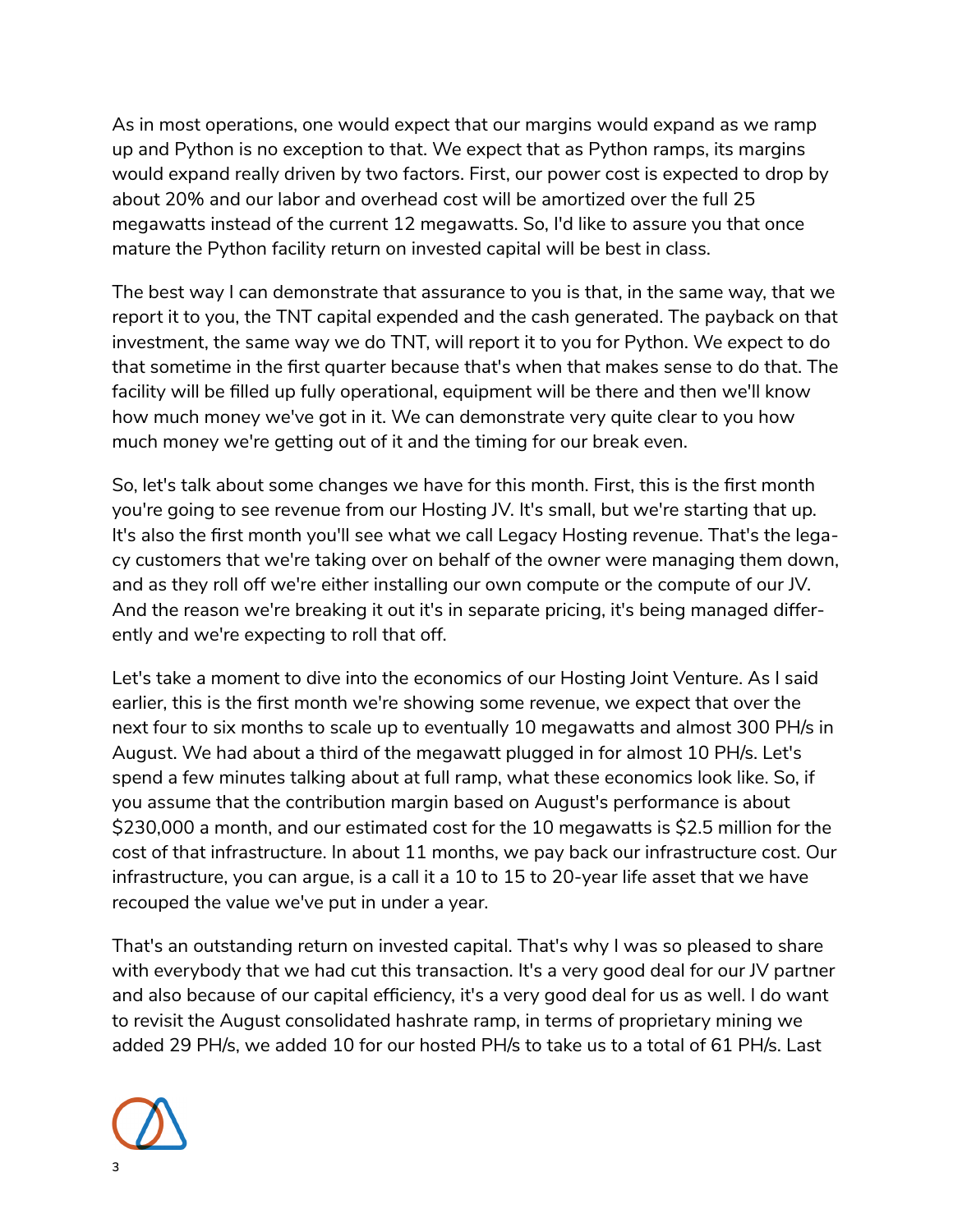month in July, I told you we'd get to 54 we hit 61. These numbers will fluctuate up or down plus or minus depending on when things show up in the team that is on the ground plugging things in. That really gets me to my next point.

I do want to call out some team members by name very specifically because to get the ramp we got last month, these guys really worked hard from the depths of their hearts, they gave everything they had to hit these results. They knew that we were driven to hit certain financial metrics and they worked hard to get it done. They knew that every piece of equipment that's on the ground, not plugged in, is costing us money. So, Corey thank you, Aaron thank you, Nathan, JT, Eric, Gary, and Jason, I really do appreciate the work you've done. The entire company appreciates the work you've done, and we realize that doing this well matters to you, and it matters to us. Thank you.

So, let me go into the financial results in a little bit more depth here on EcoChange. I'm going to focus on the August number, you'll see that our cash distribution margin was \$748,000 for the month. That's more than double the \$358,000 from the prior months. You'll see a breakout between our proprietary mining and our hosting and we're going to continue with that give you visibility into the economics of what we're doing. This page covers operating metrics which you can read at your leisure. Our TNT facility, the cash contribution margin there was 278,000, a very solid month and as I mentioned before, we're increasing the hash rate on the ground there a little bit. And hopefully, that results in some improved performance. Going to Python, we are very specifically ramping that facility up and you'll see our cash contribution margin there has gone from 141 to 470, and you'll see our operating metrics here.

Let's spend a little time here so that you can understand how we're looking at the Python business. The first column is our Hosting JV and you'll see that foot to the numbers that we've disclosed earlier. The new information on this page is the legacy revenue we are managing this and the goal really is to have this be positive to break even for us in this case, it was positive for the month, which we're pleased about.

I'm hoping that this line by calling it the end of the first quarter becomes, de minimis. We're able to plug in our proprietary chips as well as those of our hosting partner.

I want to thank you for spending time with me this evening. As usual, if you have any thoughts or questions, I'm glad to hear about them. Our appendix is a wealth of financial information that you're free to review and digest. And of course, if you can, if you have any questions please feel free to forward them to us. Have a good evening.

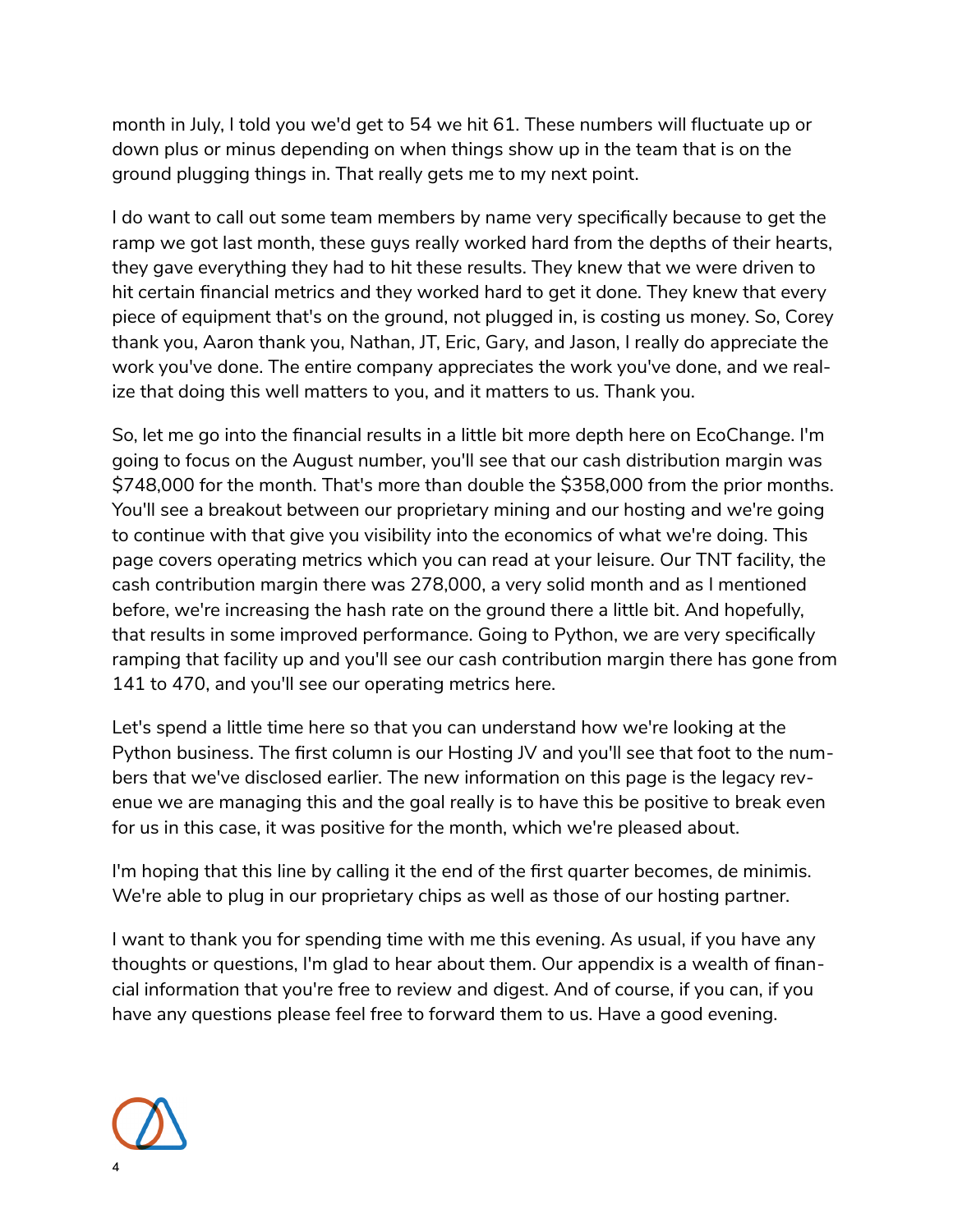#### Legal Disclaimer

This presentation includes forward-looking statements within the meaning of the Private Securities Litigation Reform Act that reflect our current views with respect to, among other things, our operations, business strategy, interpretation of prior development activities, plans to develop and commercialize our products and services, potential market opportunity, financial performance and needs for additional fnancing. We have used words like "anticipate," "believe," "could," "estimate," "expect," "future," "intend," "may," "plan," "potential," "project," "will," and similar terms and phrases to identify forward-looking statements in this presentation.

The forward-looking statements contained in this presentation are based on management's current expectations and are subject to substantial risks, uncertainty and changes in circumstances. Actual results may differ materially from those expressed by these expectations due to risks and uncertainties, including, among others, those related to our ability to obtain additional capital on favorable terms to us, or at all, the success, timing and cost of ongoing or future operations, the lengthy and unpredictable nature of the project development, and technology process and businesses in which we currently engage or may engage.

These risks and uncertainties include, but may not be limited to, those described in our filings with the SEC. Forward-looking statements speak only as of the date of this presentation, and we undertake no obligation to review or update any forward-looking statement except as may be required by applicable law.

The material in this presentation has been prepared by Soluna and is general background information about Soluna's activities, current as at the date of this presentation and is provided for information purposes only. It should be read in conjunction with Soluna's periodic and continuous disclosure announcements filed with the Securities and Exchange Commission. This presentation provides information in summary form only and is not intended to be complete. Soluna makes no representation or warranty, express or implied, as to the accuracy, completeness, fairness or reliability of any of the information, illustrations, examples, opinions, forecasts, reports, estimates and conclusions contained in this presentation. It is not intended to be relied upon as advice or a recommendation to investors or potential investors and does not take into account the investment objectives, financial situation, taxation situation or needs of any particular investor. Due care and consideration should be undertaken when considering and analyzing Soluna's future performance and business prospects. THIS PRESENTATION IS NOT INTENDED TO SERVE AS A FORECAST OF ANY SUCH FUTURE PERFORMANCE OR PROSPECTS. An investor must not act on any matter contained in this document but must make its own assessment of Soluna and conduct its own investigations and analysis. Investors should assess their own individual financial circumstances and consider talking to a financial adviser, professional adviser or consultant before making any investment decision. This document does not constitute an offer, invitation, solicitation or recommendation with respect to the purchase or sale of any security in Soluna nor does it constitute financial product advice. This document is not a prospectus, product disclosure statement or other offer document under United States federal or state securities law or under any other law. This document has not been filed, registered or approved by regulatory authorities in any jurisdiction.